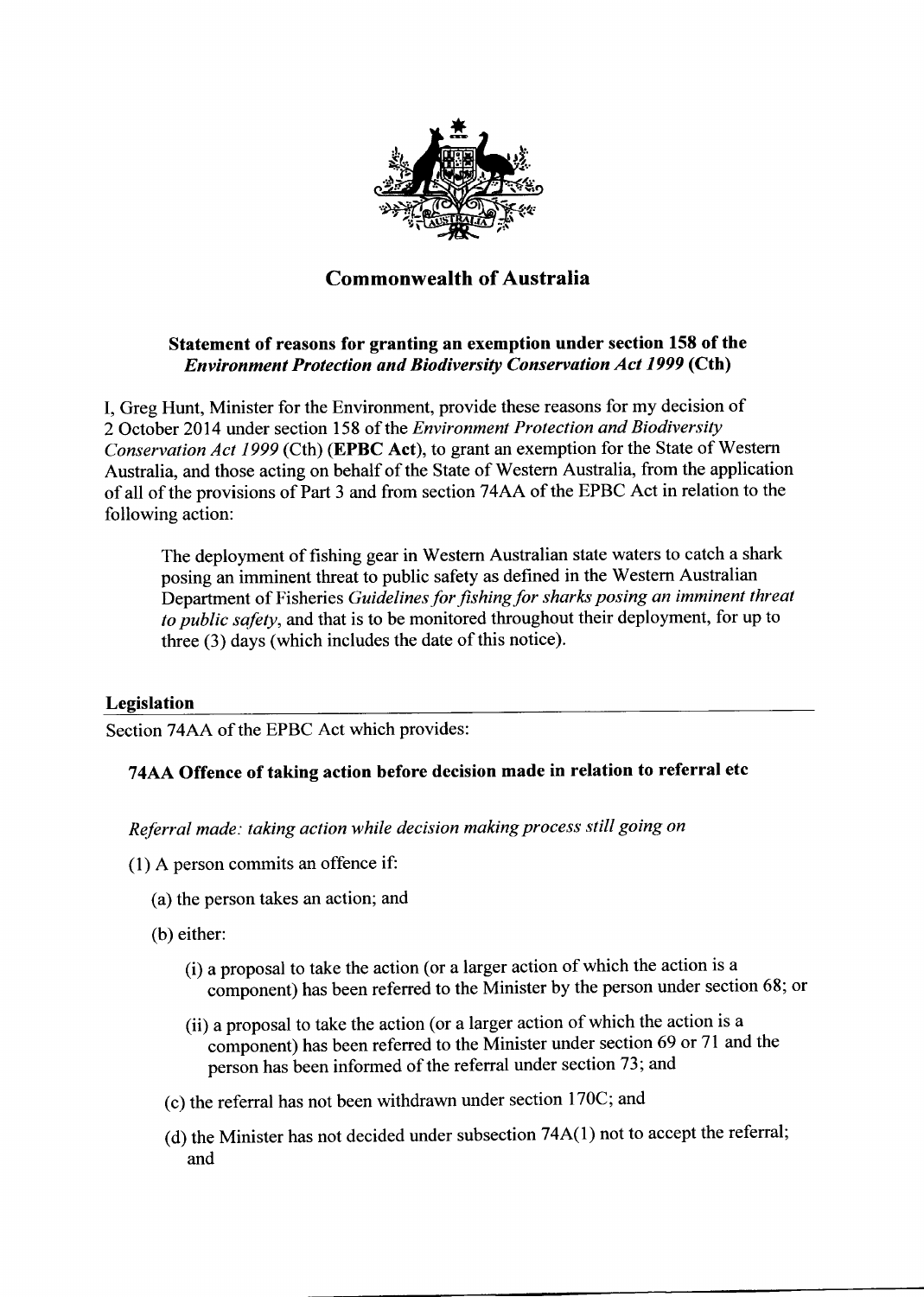- (e) provisions of this Chapter are not stopped by Division lA from applying in relation to the referral; and
- (f) provisions of this Chapter are not stopped by section 155 from applying because of the referral in relation to the action (or a larger action of which the action is a component); and
- (g) no decision that the action (or a larger action of which the action is a component) is not a controlled action is in operation under section 75 in relation to the referral; and
- (h) no decision is in operation under Part 9 in relation to the referral approving, or not approving, the taking of the action (or a larger action of which the action is a component).

Section 158 of the EPBC Act which provides:

### 158 Exemptions from Part 3 and this Chapter

- ( 1 ) A person proposing to take a controlled action, or the designated proponent of an action, may apply in writing to the Minister for an exemption from a specified provision of Part 3 or of this Chapter.
- (2) The Minister must decide within 20 business days of receiving the application whether or not to grant the exemption.
- (3) The Minister may, by written notice, exempt a specified person from the application of a specified provision of Part 3 or of this Chapter in relation to <sup>a</sup> specified action.
- (4) The Minister may do so only if he or she is satisfied that it is in the national interest that the provision not apply in relation to the person or the action.
- (5) In determining the national interest, the Minister may consider Australia's defence or security or a national emergency. This does not limit the matters the Minister may consider.
- (6) A provision specified in the notice does not apply in relation to the specified person or action on or after the day specified in the notice. The Minister must not specify a day earlier than the day the notice is made.
- (7) Within l0 business days after making the notice, the Minister must:
	- (a) publish a copy of the notice and his or her reasons for granting the exemption in accordance with the regulations; and
	- (b) give a copy of the notice to the person specified in the notice.

### **Background**

1. On 7 April 2014 the Westem Australian Government referred a proposal to deploy baited drum lines to catch large sharks in Western Australian state waters, including in response to an imminent threat (EPBC 2014/7174) (shark hazard mitigation drum line proposal). On 7 May 2014 I determined that the proposed action was a controlled action in accordance with section 75 of the EPBC Act and required assessment and approval before it could proceed. This assessment is currently underway.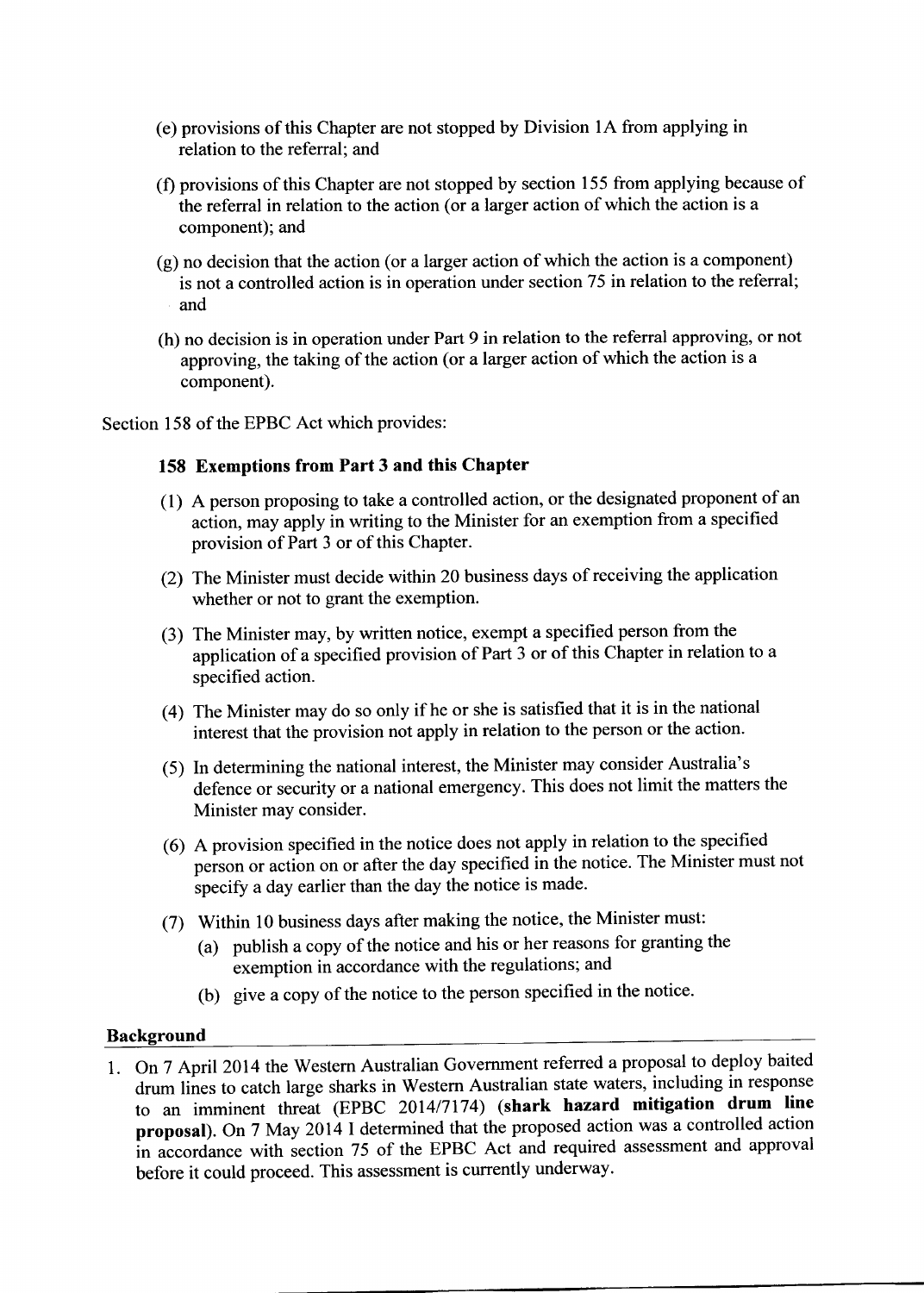- 2. On 2 October 2014 I received an application from the Premier of the State of Western Australian, the Hon Colin Bamett MLA, seeking an exemption under section 158 of the EPBC Act in relation to Western Australia's proposed deployment of fishing gear in state waters to attempt to capture and destroy a shark that had had been involved in an incident and was remaining in the area posing a significant threat to public safety.
- 3. The application for the exemption was submitted following an incident on 2 October 2014 in which a surfer was inflicted with serious injuries by an unknown species of shark at Wylie Bay near Esperance in southern Western Australia. The application for an exemption noted that the shark was believed to still be in the area, potentially posing a significant threat to public safety.
- 4. The application notes that although the species of shark involved in the incident is unknown, white sharks have been known to frequent the general area.
- 5. The proposed action would comprise the deployment of fishing gear by Western Australian Department of Fisheries staff, for a period of not more than three days, to attempt to capture and destroy the shark responsible.
- 6. The application notes that, as the Western Australian Government's shark hazard mitigation drum line proposal is still being assessed under the EPBC Act and state Environment Protection Act 1986 (EP Act), exemptions are required to be able to deploy fishing gear before final decisions are made on the proposal. The application further notes that the State Minister for the Environment has already provided an exemption under Part IV of the EP Act.
- 7. In the application, Premier Barnett states his belief that the shark involved was compromising the utility and amenity of Western Australian beaches, and that this one incident, combined with the previous state, national and international attention to sharks off the Western Australian coast has an impact on the State's tourism and economy, and ultimately Australia's international reputation. The Premier also states his belief that the continued presence of this shark in the area, especially at the time of school holidays, poses a significant threat to public safety.

## Evidence

8. The evidence or other material on which my findings were based was a brief from my Department dated 2 October 2014, and earlier material provided by my Department in <sup>a</sup> brief on 23 June 2014. The brief of 2 October 2014 attached the application of 2 October 2014 from the Premier of Western Australia.

## Findings

- g. A shark-related incident resulting in serious injury to an individual occurred on <sup>2</sup>October 2014 at Wylie Bay near Esperance in Western Australia. I found that the continued presence of the shark near the beach represented an ongoing and imminent threat to public safety, consistent with the Western Australian definition of an imminent threat according to their Guidelines for fishing for sharks posing and imminent threat to public safety.
- 10. The proposal to deploy frshing gear to attempt to capture the shark was an action covered by the assessment underway for the Western Australian shark hazard mitigation drum line program (EPBC 2014/7174).